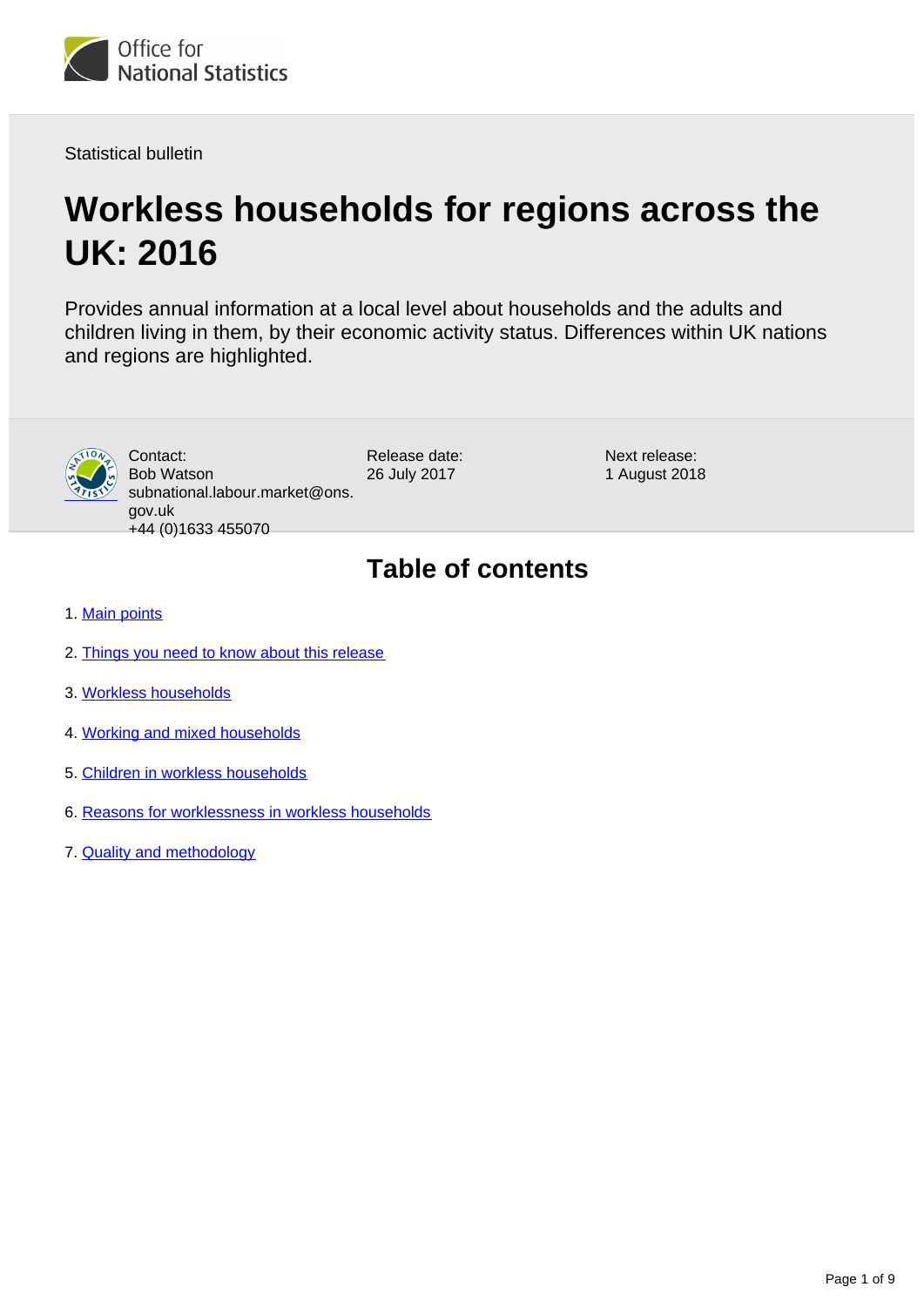## <span id="page-1-0"></span>**1 . Main points**

- In 2016, the areas with the highest percentage of workless households were generally located outside the south of England.
- However, not all locations outside the south of England had high percentages of workless households; 8 of the 50 areas with the lowest in 2016 were in Scotland, Wales, the Midlands and the north of England.
- Hartlepool, North Ayrshire and Inverclyde were in the five areas with the highest percentage of workless households in both 2015 and 2016.
- Windsor and Maidenhead, and Bracknell Forest were in the five areas with the lowest percentage of workless households in both 2015 and 2016.

## <span id="page-1-1"></span>**2 . Things you need to know about this release**

This bulletin provides statistics on the economic status of households in the UK at a regional and local level and the people living in them. The statistics are from the Annual Population Survey (APS), cover the period January to December 2016 and only include households where at least one person is aged 16 to 64 years old.

Due to the larger sample size at local level within the APS, these statistics provide the most timely and highest quality estimates of the economic status of households for local areas and other sub-regional geographical breakdowns within Great Britain.

At a regional level, the larger sample size of the APS allows a comparison of reasons why people within workless households are not in employment.

Apart from this exception, the most up-to-date analysis of the economic status of households at a national and regional level is available in the bulletin, [Working and workless households in the UK: Jan to Mar 2017.](https://www.ons.gov.uk/employmentandlabourmarket/peopleinwork/employmentandemployeetypes/bulletins/workingandworklesshouseholds/jantomar2017) These statistics come from the Labour Force Survey (LFS), cover the period January to March 2017, include data for earlier years and are consistent with the headline national figure.

## **Annual Population Survey (APS) re-weighting**

We have had revised estimates derived from the APS (including estimates of employment, unemployment and economic inactivity) as a result of taking on board the latest population estimates and projections. These revisions are in line with similar revisions to Labour Force Survey (LFS) estimates.

All data included in this bulletin for 2012 to 2015 and in the accompanying datasets have been reweighted.

### **Main definitions**

This statistical bulletin uses a number of main definitions.

Households: for the purposes of this bulletin, estimates only include those households where at least one person is aged 16 to 64 years.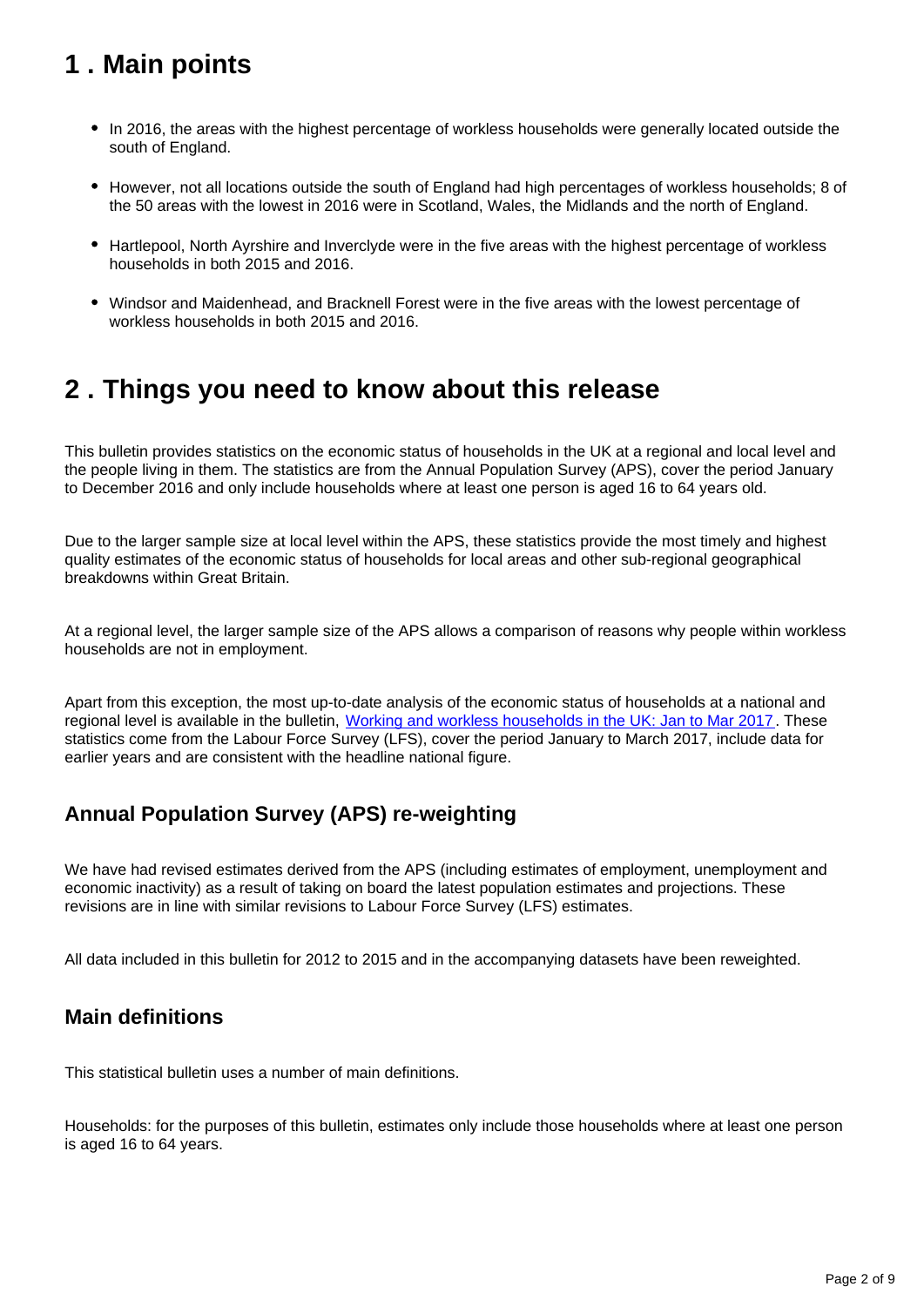Student households are households where all adults are aged 16 to 24 years and in full-time education. The definition excludes households where all members are in education but some members are aged 25 years and over. People in full-time education can also be in [employment.](https://www.ons.gov.uk/employmentandlabourmarket/peopleinwork/employmentandemployeetypes/methodologies/aguidetolabourmarketstatistics#employment)

Working households are households, as defined previously, and where all members aged 16 and over are [employed.](https://www.ons.gov.uk/employmentandlabourmarket/peopleinwork/employmentandemployeetypes/methodologies/aguidetolabourmarketstatistics#employment)

Workless households are households, as defined previously, and where no-one aged 16 and over is in employment. These members may be [unemployed](https://www.ons.gov.uk/employmentandlabourmarket/peopleinwork/employmentandemployeetypes/methodologies/aguidetolabourmarketstatistics#unemployment) or [economically inactive.](https://www.ons.gov.uk/employmentandlabourmarket/peopleinwork/employmentandemployeetypes/methodologies/aguidetolabourmarketstatistics#economic-inactivity) Economically inactive members may be unavailable to work because of, for example, family commitments, retirement or study, or they may be unable to work through sickness or disability.

Mixed households are households, as defined previously, which contain both working and workless members, aged 16 and over.

### **Data source**

The source for the statistics in this bulletin is the APS household dataset. These data are available for January to December and they do not contain information on earnings. All members of the household are weighted equally in the household datasets.

This bulletin focuses on county and unitary authority level analysis alongside consistent aggregations within the APS to regions in England and countries within the UK. This bulletin also includes analysis and data about reasons for non-employment in workless households at a regional level.

### **How these data should be interpreted**

The APS household datasets can be used for analysis of family or household characteristics at the country, regional or local level. This statistical bulletin particularly focuses on the economic status of households and household members in counties and unitary authority areas. For example:

- the number of households with all, some or no people in employment
- the number of adults in each of these household types
- the number of children in each of these household types

Analysis of LFS household datasets was released in Working and workless households in the UK: Jan to Mar [2017](https://www.ons.gov.uk/employmentandlabourmarket/peopleinwork/employmentandemployeetypes/bulletins/workingandworklesshouseholds/jantomar2017), which uses household data from the LFS covering the period January to March 2017.

The LFS data should be used for the most up-to-date analysis of the economic status of households for

- $\bullet$  the UK as a whole
- England, Scotland, Wales and Northern Ireland
- the regions of England (except for analysis of reasons for non-employment in workless households)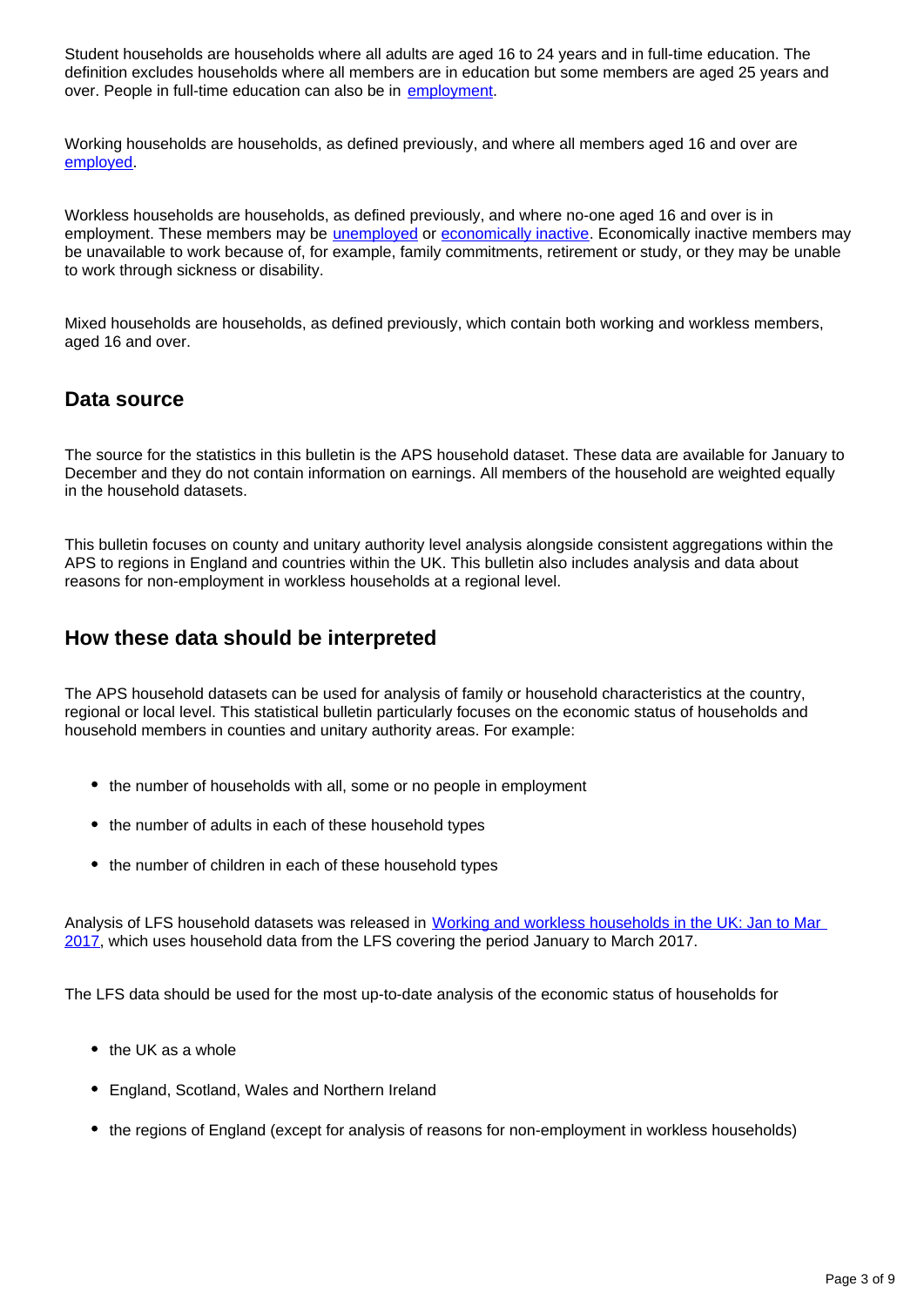### **The main uses of the data, main users and reasons for production**

Users of the data in this bulletin include government departments, devolved administrations, local authorities, independent research organisations and members of the media and general public. These data are used to understand how the economic status of households at a local level compares with that in other local areas within the UK and to examine patterns of change in the data over time.

## <span id="page-3-0"></span>**3 . Workless households**

In 2016, the areas with the highest percentage of workless households (those which include at least one person aged 16 to 64 years and where no-one aged 16 or over is in work) tended to be located outside the south of England (London, South East, South West, East of England). The 15 areas with the lowest percentage of workless households were all in the south of England and the 15 areas with the highest percentage of workless households were all outside the south of England.

As the Annual Passenger Survey (APS) is a sample survey, all estimates from it and, hence, all specific rankings and their year-on-year changes are subject to sampling variability. However, most of the areas with the highest and lowest percentages of workless households in 2016 had similar rankings in previous years. In particular, for all years from 2006 to 2016, Glasgow City and Liverpool were among the top 10 counties and unitary authorities and West Berkshire was among the bottom 10 when comparing the percentages of workless households. Rankings for 2006 to 2016 are included in Table E of the datasets.

Comparing the two latest periods, Hartlepool, North Ayrshire and Inverclyde were in the five areas with the highest percentage of workless households in both 2015 and 2016. Windsor and Maidenhead, and Bracknell Forest were in the five areas with the lowest percentage of workless households in both 2015 and 2016.

To help remove some of the sampling variability seen in these estimates, the average of the ranks for each of the counties and unitary authorities was calculated for the 5-year periods 2007 to 2011 and 2012 to 2016. These "average ranks" were then ranked to show which counties and unitary authorities consistently performed well or poorly. For this, we have considered a rank of one to be high as it indicates a high degree of worklessness.

Table 1 shows the 10 areas with the highest average rank of the percentage of workless households over the last 5 years (2012 to 2016) and the highest average rank of the percentage of workless households over the previous 5 years (2007 to 2011). Liverpool had the highest average rank in 2007 to 2011 and Hartlepool had the highest rank in 2012 to 2016, despite being just outside the top 10 in the previous 5-year period. Along with Liverpool, Middlesbrough, Glasgow City, Blaenau Gwent, Wolverhampton and Nottingham were also in the top 10 for both periods.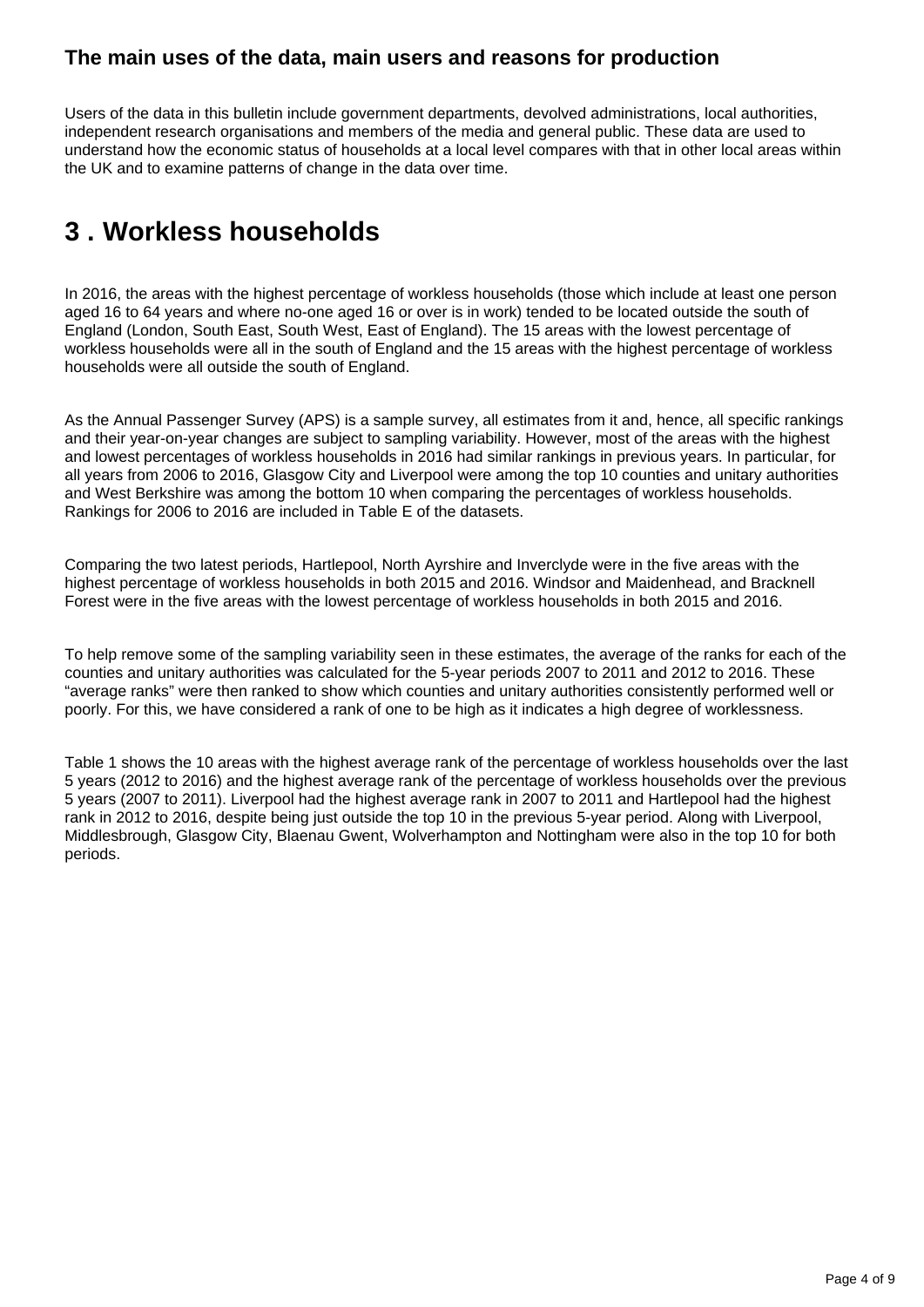#### **Table 1: Average rank of counties and unitary authorities with highest percentage of workless households, UK, 2007 to 2011 and 2012 to 2016**

|    | Rank 2007 to 2011               | 2012 to 2016           |
|----|---------------------------------|------------------------|
| 1  | Liverpool                       | Hartlepool             |
| 2  | Glasgow City                    | <b>Glasgow City</b>    |
| 3  | <b>Blaenau Gwent</b>            | Liverpool              |
| 4  | Merthyr Tydfil                  | Wolverhampton          |
| 5  | Manchester                      | Middlesbrough          |
| 6  | Neath Port Talbot Blaenau Gwent |                        |
| 7  | Middlesbrough                   | North Ayrshire         |
| 8  | Newham                          | West Dunbartonshire    |
| 9  | Wolverhampton                   | Nottingham             |
| 10 | Nottingham                      | Newcastle upon<br>Tyne |

Source: Office for National Statistics

Table 2 shows the 10 areas with the lowest average rank of the percentage of workless households over the last 5 years (2012 to 2016) and the lowest average rank of the percentage of workless households over the previous 5 years (2007 to 2011). The area with the lowest average rank was different for each 5-year period: Wokingham was the lowest for 2007 to 2011 and Windsor and Maidenhead was the lowest for 2012 to 2016. Along with these two areas Bracknell Forest, Richmond upon Thames, Merton and West Berkshire were in the lowest 10 areas for both periods.

### **Table 2: Average rank of counties and unitary authorities with lowest percentage of workless households, UK, 2007 to 2011 and 2012 to 2016**

| Rank 2007 to 2011 |                           | 2012 to 2016              |  |
|-------------------|---------------------------|---------------------------|--|
| 1                 | Wokingham                 | Windsor and<br>Maidenhead |  |
| 2                 | West Berkshire            | West Berkshire            |  |
| 3                 | Windsor and<br>Maidenhead | Merton                    |  |
| 4                 | Merton                    | Wokingham                 |  |
| 5                 | Aberdeenshire             | Buckinghamshire           |  |
| 6                 | Richmond upon Thames      | <b>Bracknell Forest</b>   |  |
| 7                 | <b>Bracknell Forest</b>   | South Gloucestershire     |  |
| 8                 | Oxfordshire               | Richmond upon Thames      |  |
| 9                 | Surrey                    | Sutton                    |  |
| 10                | Hampshire                 | Hertfordshire             |  |

Source: Office for National Statistics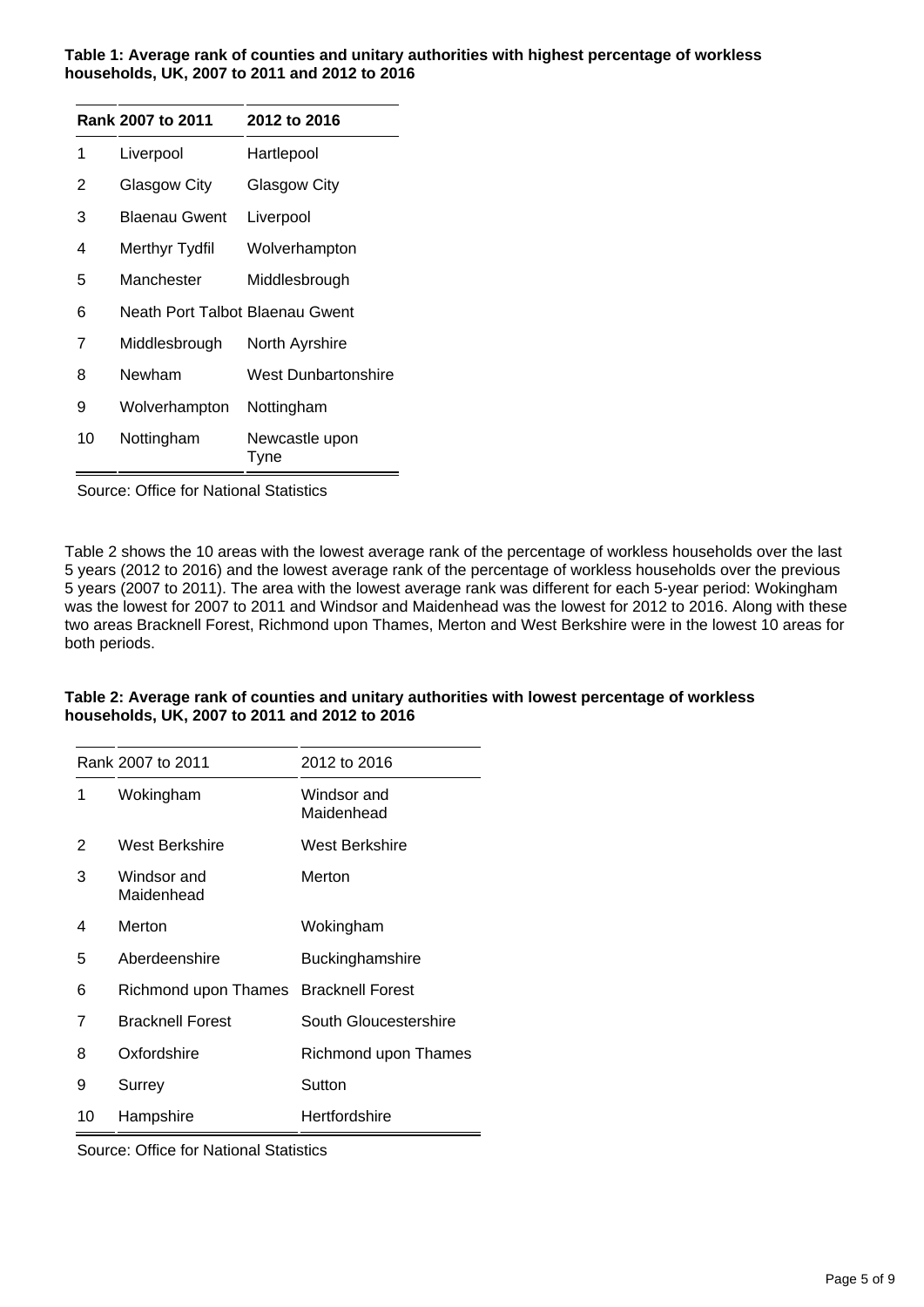### **The effect of excluding student households**

The datasets accompanying this release include tables of data that exclude student households (where all adults are aged 16 to 24 years and in full-time education).

In these tables, most of the counties and unitary authority areas with the highest and lowest percentages of workless households in 2016 were the same as those when student households were included. In particular, four of the top five and all of the bottom five local authorities remained the same when student households were excluded. In most counties and unitary authority areas, the percentage of workless non-student households was slightly lower than the percentage of all households, reflecting the greater likelihood that student households were workless.

## <span id="page-5-0"></span>**4 . Working and mixed households**

In 2016, the counties and unitary authority areas with high percentages of workless households were not necessarily those with low percentages of working households and vice versa. This was due to the uneven distribution of mixed households across Great Britain. For example, if an area has a high proportion of workless households, it could also have a relatively high percentage of working households if it had a lower-than-average proportion of mixed households.

A household can be mixed for a number of reasons. Some economic inactivity is a result of a personal decision such as taking early retirement or some instances of opting to look after home or family on a full-time basis, while other inactivity results from circumstances, such as sickness or disability.

The four areas with the lowest percentage of workless households in 2016 were in the South East, whereas none of the 75 areas with the lowest percentage of working households were in the South East. In 2016, Wolverhampton and Rochdale were the only areas that were in the bottom 10 for working households and top 10 for workless households.

Comparing 2011 to 2016, Birmingham, Brent, and Barking and Dagenham were the only areas whose percentage of working households was amongst the lowest 10 for both periods; whereas Bracknell Forest, Gloucestershire and Northamptonshire were the only areas whose percentage was amongst the highest 10 for both periods.

More than four out of five (86.7%) counties and local authorities saw an increase in the percentage of working households between 2011 and 2016. Bracknell Forest had the highest percentage of working households in 2016, whereas Aberdeenshire had the highest percentage in 2011. Of the areas that showed a decrease between 2011 and 2016, the majority (15 out of 24) saw decreases of less than 2.0 percentage points.

## <span id="page-5-1"></span>**5 . Children in workless households**

The datasets accompanying this release include the percentages of adults and children in each of the three types of households (working, mixed and workless). The counties and unitary authority areas with higher percentages of adults in workless households are mainly those with higher percentages of workless households but this is not necessarily true for children in workless households.

As the data are from a sample survey, all estimates and, hence, all year-on-year changes are subject to sampling variability. This is especially true for subsets of the data such as children in workless households.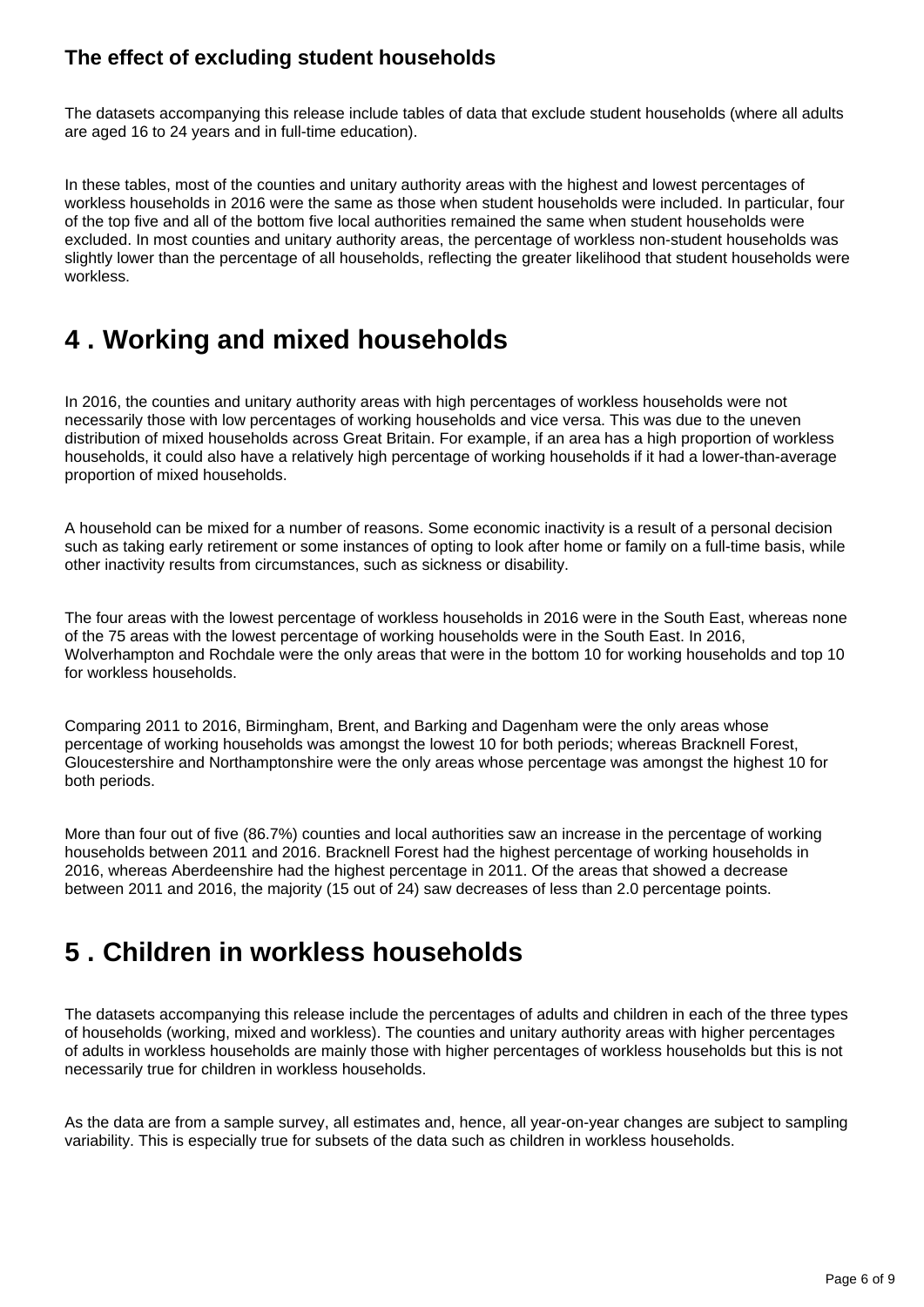In more than four out of five counties and unitary authorities in Great Britain, the percentage of children in workless households was lower in 2016 than it was in 2011. In 34 of these areas, the 2016 figure was more than 10.0 percentage points lower, including in 13 London unitary authorities. No area had an increase above 8.0 percentage points.

At a regional level, the South East, South West and East of England had the lowest percentages of children in workless households in 2016, with all percentages below 10%. In contrast, Northern Ireland and the North East had the highest percentage of children in workless households at 17.6% and 15.4% respectively.

Between 2011 and 2016 only one region did not see a decrease in the percentage of children in workless households: Northern Ireland, which was unchanged at 17.6%. London had the largest decrease of 10.0 percentage points from 20.9% to 10.9%.

| Area name                   |                     |      | 2011 2016 |
|-----------------------------|---------------------|------|-----------|
| United Kingdom              | K02000001           |      | 16.1 11.6 |
|                             |                     |      |           |
| England                     | E92000001           |      | 16.0 11.2 |
| North East                  | E12000001 21.5 15.4 |      |           |
| North West                  | E12000002           |      | 18.9 13.3 |
| Yorkshire and The<br>Humber | E12000003           |      | 18.0 14.4 |
| East Midlands               | E12000004           |      | 15.9 11.7 |
| <b>West Midlands</b>        | E12000005           | 18.4 | 13.7      |
| East                        | E12000006           | 12.3 | 9.1       |
| London                      | E12000007           |      | 20.9 10.9 |
| South East                  | E12000008           | 10.2 | 7.6       |
| South West                  | E12000009           | 11.0 | 8.3       |
|                             |                     |      |           |
| Wales                       | W92000004 18.7 13.9 |      |           |
| Scotland                    | S92000003           | 13.9 | 12.5      |
| Northern Ireland            | N92000002           | 17.6 | 17.6      |

**Table 3: Percentage of children in workless households, UK, 2011 and 2016**

Source: Office for National Statistics

## <span id="page-6-0"></span>**6 . Reasons for worklessness in workless households**

The larger sample size of the Annual Population Survey (APS), when compared with the LFS, allows for a national and regional analysis of the reasons why adults aged 16 to 64 years in workless households were not in employment. This analysis covers people aged 16 to 64 years where the household, as before, includes at least one person aged 16 to 64 years and has no-one aged 16 and over in work.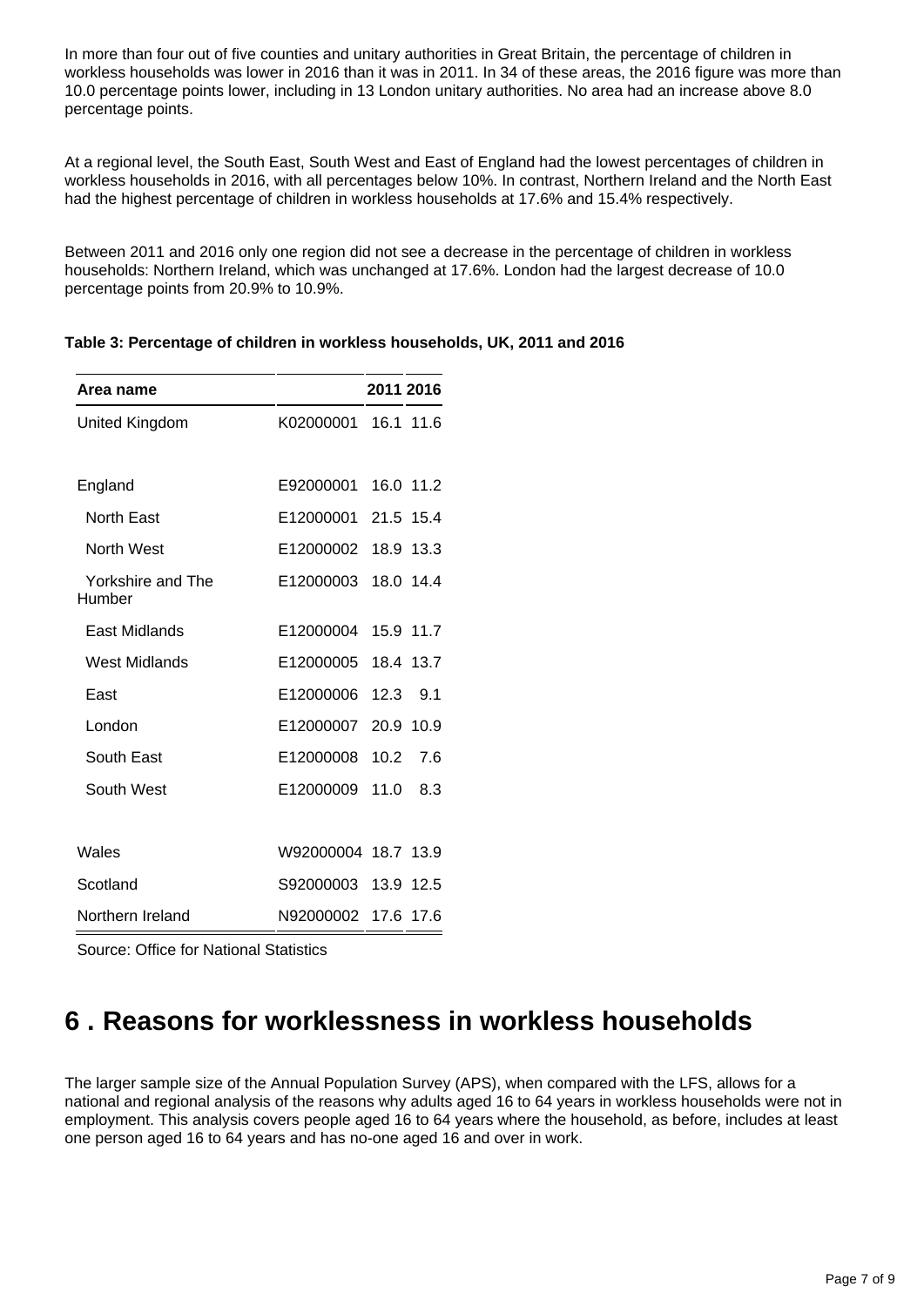In 2016, as with every period covered in this release since 2006, the most common reason for worklessness in such households in the UK and in all regions and countries of the UK was sickness or disability. Northern Ireland had the highest percentage at 40.2%, more than 10 percentage points higher than the South East, which was the lowest at 26.3%.

London had the lowest percentage of people aged 16 to 64 years who were in workless households due to early retirement, at 9.2%, over three percentage points lower than the next lowest region, while the East of England and the South West had the highest percentage at 24.9% and 23.3% respectively.

## <span id="page-7-0"></span>**7 . Quality and methodology**

The [Annual Population Survey \(APS\) Quality and Methodology Information](https://www.ons.gov.uk/employmentandlabourmarket/peopleinwork/employmentandemployeetypes/qmis/labourforcesurveylfsqmi) report contains important information on:

- the strengths and limitations of the data and how it compares with related data
- uses and users of the data
- how the output was created
- the quality of the output including the accuracy of the data

### **Concepts and definitions**

- Estimates within this statistical bulletin only cover households that contain at least one person aged 16 to 64 years.
- A household is defined as a single person, or a group of people living at the same address who have the address as their only or main residence and either share one main meal a day or share living accommodation (or both).
- A working household is a household that contains at least one person aged 16 to 64 years, where all individuals aged 16 and over are in employment.
- A mixed household is a household that contains at least one person aged 16 to 64 years, where at least one person aged 16 and over is in employment and at least one other is either unemployed or inactive.
- A workless household is a household that contains at least one person aged 16 to 64 years, where no-one aged 16 or over is in employment.
- Children refer to all children under 16 years old.

## **Sampling variability**

The APS is a sample survey and is, therefore, subject to a margin of uncertainty, as different samples give different results. Analysis in this statistical bulletin focuses on counties and unitary authority areas with some areas of low population combined to provide larger sample sizes (see section 4 for details). Datasets also include data for smaller areas, for example, districts within counties.

The datasets include measures of sampling variability (in hidden columns in each spreadsheet) and also include shading that indicates estimates that are not considered reliable for practical purposes. These data can be summed to provide more robust estimates for combined areas.